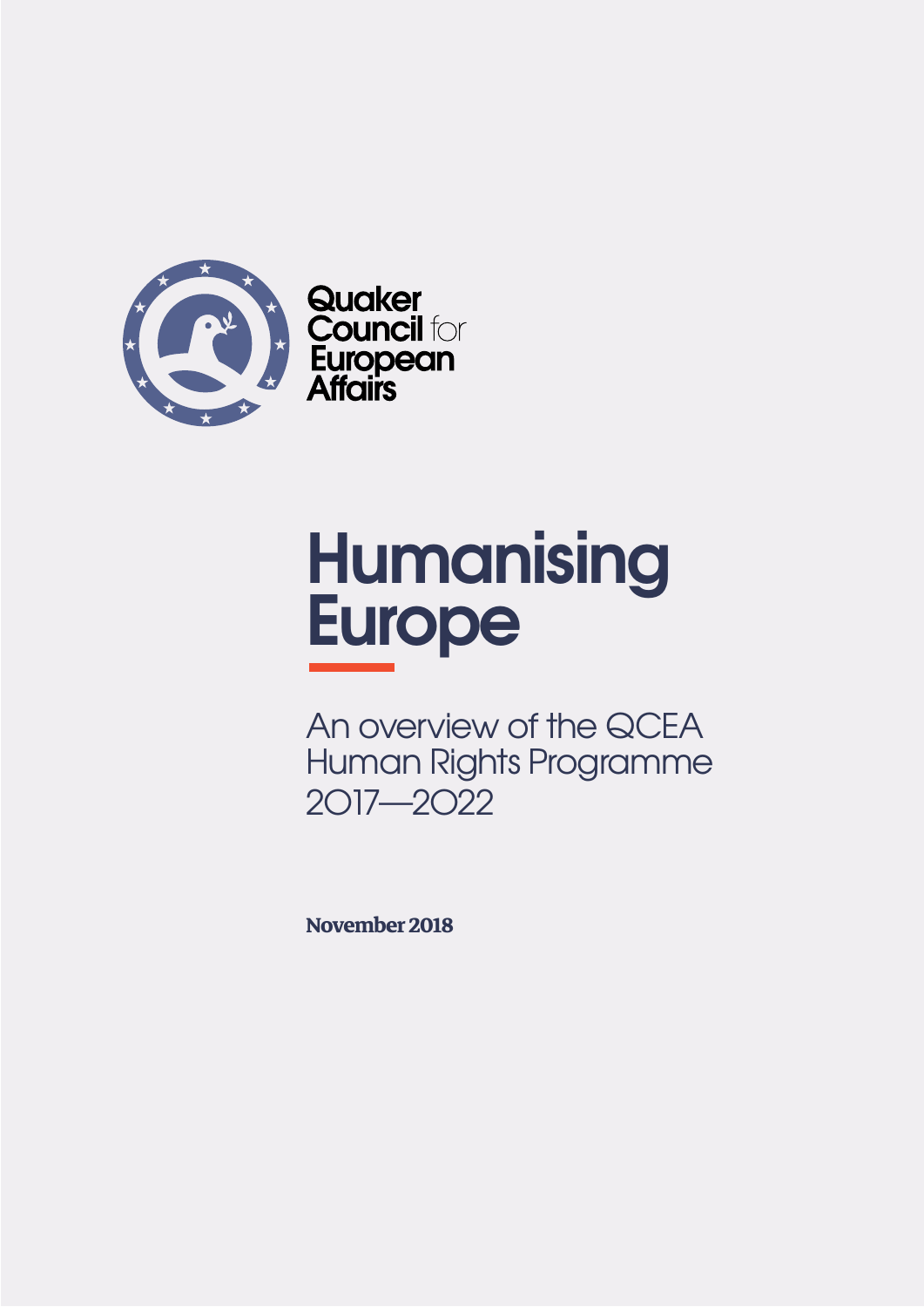## **Our Human Rights Programme at a glance**

Broadly speaking, QCEA's Human Rights Programme works to:

- promote **alternatives to child immigration detention** in Europe;
- support **humane European external migration policies**;
- tackle **police/security violence** against refugees and migrants;
- build **positive narratives** in an effort to reduce hate speech.

Together, our projects seek to "**humanise Europe**". We want to shed light on, and put an end to, the less-widely recognised challenges faced by migrants and refugees arriving in Europe.

In addition to advocating for more humane policies on the EU's borders themselves – ending the separation of families, opposing the creation of "camps" in third countries – we aim to address the ongoing human rights abuses faced by migrants who are present in European countries. This includes the detention of children because of their migration status, but also the phenomenon of violence towards refugees on the part of police and private security companies, as well as hate speech on the internet.

QCEA begins from the principle that migrant rights are human rights, and that more thorough awareness and application of the existing human rights framework is an important first step. However, we are not focused purely on political or institutional change – we also seek to "re-humanise" migrants and refugees in a wider context of xenophobia and which strips them of their agency and humanity in public discourse. By reaffirming respect for vulnerable people and their rights, and lobbying for policymakers to do the same, we aim to take a stand against the setting of dangerous precedents which risk undermining the protections we should all enjoy.

#### **Alternatives to child immigration detention**

Across Europe, hundreds of children are held in detention simply because of their migration status. This worrying practice remains poorly understood and underdocumented, even among policymakers.

For two years running, QCEA has sourced and published the most upto-date statistics on child immigration detention in Europe – vital evidence which helps us to **lobby for alternatives**.

#### **Police and private security violence**

From Calais to Belgrade and beyond, migrants and refugees in Europe are frequent victims of violence on the part of police and private security forces.

QCEA is producing an accessible, multilingual pamphlet designed to **educate migrants about their rights**, and build awareness of relevent European law among security actors and civil society.

**The EU**'**s proposed new budget foresees a 380% increase in funding for external border controls, with limited scope for transparency or oversight.**

**European migration policy is trapping children in detention, sometimes with adults they don**'**t know. They rarely benefit from support which would help them understand the process or address their trauma.**

#### **Humane European external migration policies**

The EU increasingly seeks to militarise its borders and respond to migration flows in terms of "hard security" foreign policy – bad news for Europe's values as well as for millions of people in Africa.

QCEA is bringing together key stakeholders in order to **assess the human consquences** of current migration policies, and to ensure the next EU budget does not build walls at home whilst compounding instability abroad.

#### **Anti-migrant hate speech**

Violent and dehumanising language against migrants is all too common on the internet, but it can have real-world consequences both in the street and at the ballot box.

In the run-up to the 2019 European elections, QCEA is working with major online content providers to produce a **"toolkit" for building positive narratives** and refuting key anti-migrant myths.